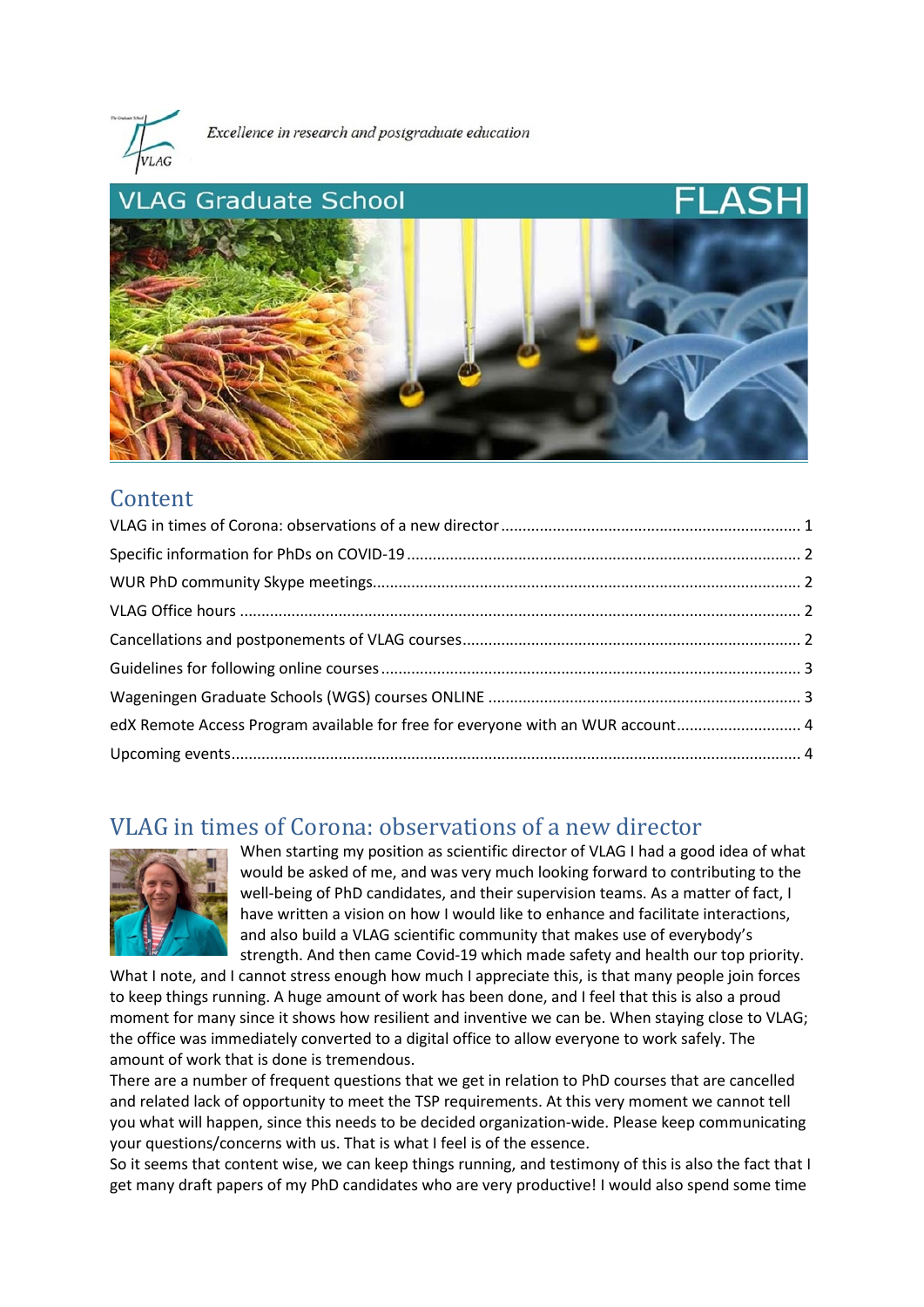to highlight the importance of social interactions in times of 'social distancing'; within the Food Process Engineering group, where I work, we have digital coffee breaks, and even a Spring-drink in honor of a PhD graduation next week. I feel that these social aspects will become more and more important if this situation persists, and I would like to encourage you all to organize these 'gettogethers' and look out for each other.

I hope that you all stay safe and healthy in these trying times, and this also holds for all people who are close to your hearts. If we look out for each other we can come out of this situation stronger than we were before, and that is what I wish for.

With kind regards, Karin

# <span id="page-1-0"></span>Specific information for PhDs on COVID-19

#### *Intranet page for PhDs on corona related guidelines*

Become a member of the intranet group: https://intranet.wur.nl/Project/PhDandcorona All updates regarding PhD research and corona are announced on the page attached to thi[s intranet](https://intranet.wur.nl/Project/PhDandcorona/Pages/jhNwcCdb3k6jZKszLPeWSw)  [group](https://intranet.wur.nl/Project/PhDandcorona/Pages/jhNwcCdb3k6jZKszLPeWSw)

For the latest (general) updates and FAQs we would like to refer to the [WUR homepage](https://www.wur.nl/en/news-wur/show-day/WUR-guidelines-and-updates-in-relation-to-corona-outbreak.htm) For general questions regarding the WUR guidelines in relation to the corona outbreak, please email: [info.corona@wur.nl](mailto:info.corona@wur.nl)

# <span id="page-1-1"></span>WUR PhD community Skype meetings

Two PhDs from Microbiology initiated a PhD community to share worries, coping mechanisms and most importantly help each other out, while making friends. This initiative has already been announced before the corona outbreak, but for the time being all meetings will be online. The idea is to make a group, or multiple groups online to talk about anything that may have happened since the university lockdown. The initiative is supported by two of the social workers of the university, Lyda Roseboom and Elsbeth Kuneman, who can also help out and give advice.

The goal is to let the PhD community start connecting and getting to know each other not only in our respective groups but throughout Wageningen University & Research.

A Skype channel is open every Friday from 3-4 PM, which can be found through this link: <https://join.skype.com/KTKEVvAJAn1K>

### <span id="page-1-2"></span>VLAG Office hours

You may have noticed the VLAG office is (mostly) working from home. We will keep, as much as possible, the same working hours during which we can be reached by phone, e-mail or skype meeting. Please, don't hesitate to contact us!

## <span id="page-1-3"></span>Cancellations and postponements of VLAG courses

Due to the measures to combat the spread of the corona virus, all meetings and gatherings in the Netherlands have been suspended until at least 1 June 2020. We will keep the VLAG website updated! If courses are cancelled all participants will receive an email with the information on the cancellation. Courses that cannot take place on the dates as originally planned:

- 46th edition of the VLAG PhD Week 6-9 April
- **2008** 2nd Postgraduate course Healthy Food Design 27 April-1 May
- 16th Summer Course Glycosciences 14-17 June
- **11th postgraduate course Reaction kinetics in food science**  $-6-11$  **July**
- Introduction to  $R 25-26$  May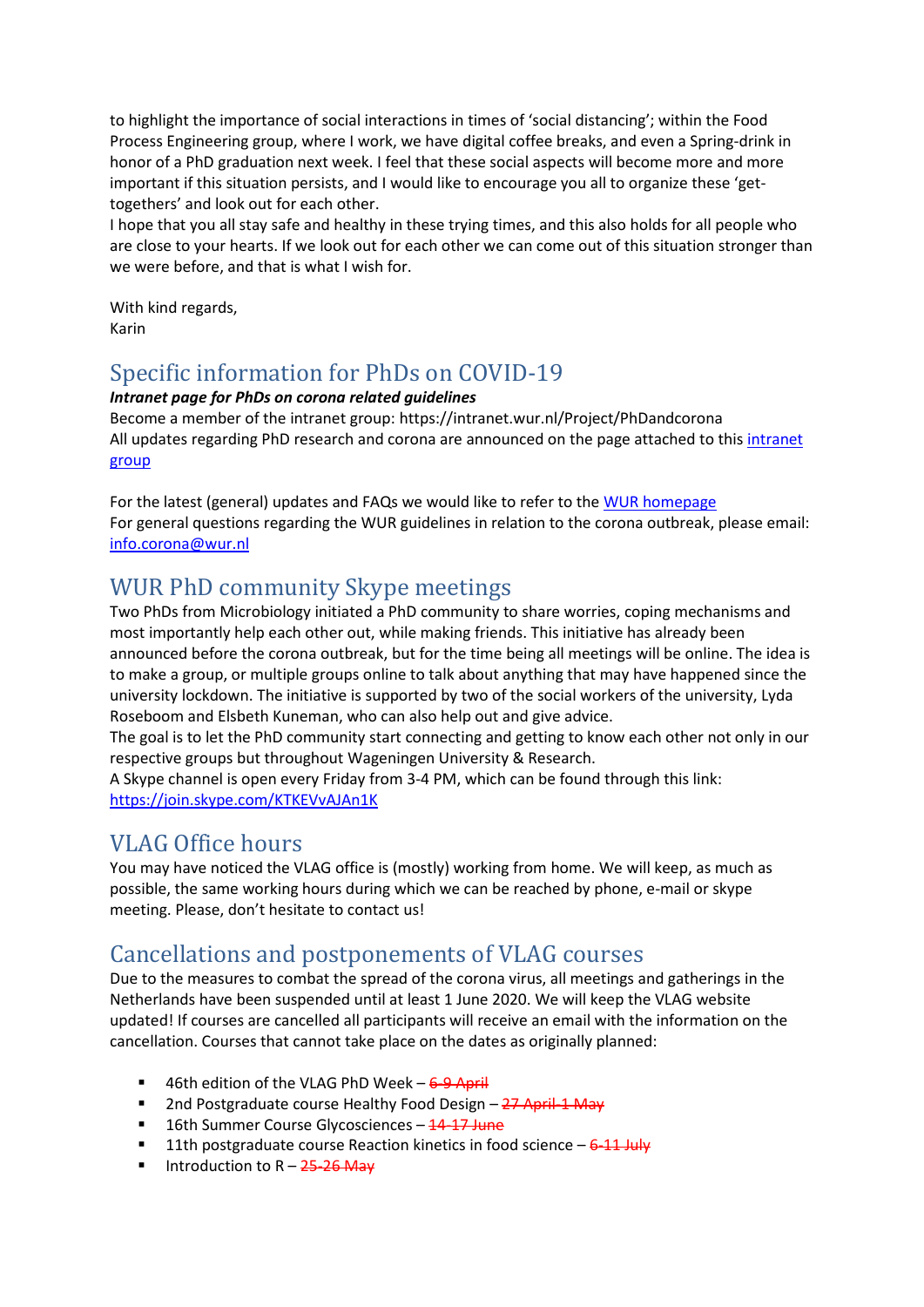- Applied Statistics  $-2-4$  June
- Chemometrics (Multivariate Statistics 10-12 June

Information on new/rescheduled course dates will follow as soon as they are confirmed. Registered participants will receive this information by email. Others can find it on our website and in our mailing/newsletter.

## <span id="page-2-0"></span>Guidelines for following online courses

Online course (discipline specific and general courses) are a great way to learn a new skill or gain new knowledge from your own home, especially now that regular courses are cancelled. Online courses are in some cases available for free, but in order to receive a certificate and claim credits or you might need to pay a course fee. To be able to complete the course for free and still be able to add the credits to your TSP the following guidelines apply:

- Courses need to be at postgraduate level (often communicated by the organizer of the course but in case this is not clear, your supervisor must state that this is the case)
- The number of ECTS depends on the study load (# study hours) and will be determined by VLAG based on the guidelines which can be found [here](https://www.vlaggraduateschool.nl/en/phd-candidates/educational_programme.htm)
- VLAG needs an official certificate or an e-mail from your supervisor giving her/his approval and confirming that you have finished all parts of the course

You may also add Massive Open Online Courses (MOOCs) to your TSP, but these are considered MSc level and can only be added to the Optional Category (C) in your TSP. Please be aware that the maximum number of credits for MSc courses is 6 ECTS. It is also possible to add online courses in the category of General courses. Next to that, the same guidelines apply, as mentioned above, for other online courses.

# <span id="page-2-1"></span>Wageningen Graduate Schools (WGS) courses ONLINE

Until August 1 - 2020 Wageningen Graduate Schools cannot offer physical courses. Most courses however will be offered online. Please check th[e WGS website](https://wgs.crs.wur.nl/) for the most recent updates.

Courses that will continue online:

- **-** [Adobe InDesign](https://wgs.crs.wur.nl/courses/details/335)
- **[Brain friendly working and writing](https://wgs.crs.wur.nl/courses/details/337)**
- **[Brain Training](https://wgs.crs.wur.nl/courses/details/103)**
- **[Career Assessment](https://wgs.crs.wur.nl/courses/details/60)**
- [Career Development for Postdocs: Science and the Alternatives](https://wgs.crs.wur.nl/courses/details/99)
- **EXEC** [Career Orientation](https://wgs.crs.wur.nl/courses/details/58)
- **[Career Perspectives](https://wgs.crs.wur.nl/courses/details/59)**
- **[Efficient Writing Strategies](http://www.wur.nl/en/show/Efficient-Writing-Strategies.htm)**
- **[Project and Time Management](https://wgs.crs.wur.nl/courses/details/34)**
- **[Scientific Integrity](https://wgs.crs.wur.nl/courses/details/117)**
- **E** [Scientific Writing](http://www.wur.nl/en/show/Scientific-Writing-1.htm)

#### **New Dates available:**

[Mobilising your -](https://wgs.crs.wur.nl/courses/details/63) scientific - network (22 and 29 September)

This course provides you the essential tools to create a network through a variety of introductions, discussions and assignments.